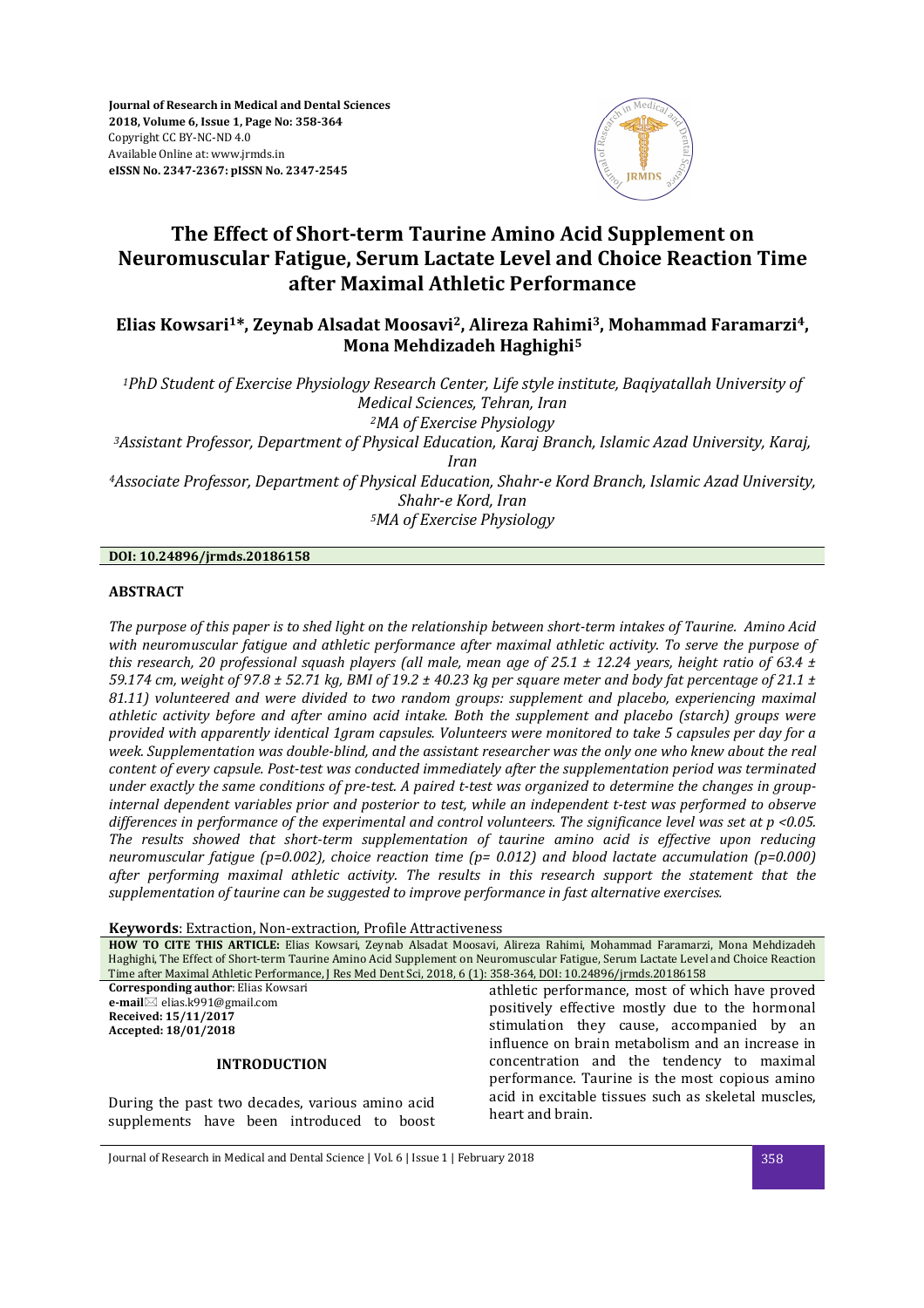Taurine is categorized as a nonessential amino acid but plays a key role in physiological processes of the human body, specifically in regulating neural transmissions, adjusting cell volume, strengthening the cell-membrane, controlling<br>adipose tissues, and regulating calcium adipose tissues, and regulating calcium homeostasis. In addition to regulating physiological processes, it has been suggested that taurine plays a role in reducing lag time, damage, and oxidative stress caused by athletic performances, along with regulating core body temperature, all of which advocate an increase in activity. Studies have reported that intracellular concentration of taurine is reduce as a result of exhaustive exercises lasting 30, 60, or 90 minutes, a loss which mostly takes place in fast-twitch muscle fibers [1-3]. Zhang *et al*., (2002) have reported an increase in athletic performance posterior to a week of taurine supplementation. Exhaustion time, maximal oxygen uptake and maximal work load were massively increased in subjects after a week of taurine intake. Due to its impact on core body temperature, taurine could reduce heat stress and heart rate [4]. In a study by Silva *et al*., (2011), the impact of taurine supplementation on oxidative stress biomarkers was evaluated after eccentric exercise. The same study proved the role of taurine in reducing muscular damage. This effect is probably related to potential of taurine to protect the cells by stabilizing cell membrane, which reduces the amount of leakage of creatine kinase (CK) that is usually caused by contraction-induced injuries [5]. In another study on human subjects, Zhang *et al*., (2004) investigated the role of taurine in preventing oxidative stress caused by physical activity.Significant increase was observed in VO2max, endurance time and work load of maximum activity after a week of taurine supplementation [6].

Unfortunately, studies have been often engaged with investigating the effect of supplements on long-term stamina activities, and the body of research on performance of fast-alternative activities is limited. A closer look at the studies on this topic reminds us of the fact that the impact of fatigue on performance of athletes in fields such as squash, badminton, or table tennis has not been thoroughly studied, and the literature is fairly poor [7]. Racket sport athletes have the need to increase and decrease speed very swiftly. Abrupt changes of direction and quick moves are always in demand. Maintaining balance and hitting the

ball repetitively and correctly are key ingredients of success in such sports. The physiological pressure brought about by such intense activities is governed by hydrating processes and conditions of nutrition. The present study is an attempt to investigate and bring into consciousness the impact of taurine on muscular fatigue and athletic performance after maximal athletic exercise in professional squash players.

### **MATERIALS AND METHODS**

#### **Subjects**

*\_\_\_\_\_\_\_\_\_\_\_\_\_\_\_\_\_\_\_\_\_\_\_\_\_\_\_\_\_\_\_\_\_\_\_\_\_\_\_\_\_\_\_\_\_\_\_\_\_\_\_\_\_\_\_\_\_\_\_\_\_\_\_\_\_\_\_\_\_\_\_\_\_\_\_\_\_\_\_\_\_\_\_\_\_* 

All the volunteers were professional squash players residing in Iran. 35 professional male squash players from Isfahan were invited to volunteer as subjects, 20 of whom proved to satisfy the selection criteria (Table 1).

**Table 1: Physical and physiological characteristics of subjects in supplement and placebo groups** 

| <b>Variables</b> | Weight<br>(kg) | Height<br>(c <sub>m</sub> ) | Age<br>(years) | <b>Body fat</b><br>(%) |
|------------------|----------------|-----------------------------|----------------|------------------------|
| Supplement       | 72.47          | 175.18                      | 23.50          | 11.68                  |
|                  | ±8.89          | $+4.59$                     | $+1.41$        | $+1.28$                |
| Placebo          | 70.57          | $174.10+$                   | 24.75          | 11.93                  |
|                  | $\pm 9.56$     | 491                         | $+0.70$        | $+1.20$                |

Total physical health (subjects had no background of injuries, fractures, lacerations, neural aggravations, etc.), perfect eyesight and hearing, right-handedness, age range of 21 to 26 years, at least three years of professional squash, not being on medications or supplements and not suffering neurological or mental illnesses were the main criteria of selection. Subjects had practiced at a competition level, for at least 30 minutes 4 days a week during the past 6 months. They were asked to stay away from being involved in intense athletic activities or taking any nutrients of supplementary nature (none of the subjects had been involved in any medical/nutritional studies since at least 3 months prior to the test).It was mandatory for the subjects not to have dairy, red meat, cheese and eggs (all of which contain high amounts of taurine) a few days prior to the test. Subjects were randomly divided into two groups of ten [including the supplement group  $(n=10)$ ] and the control/placebo group (n=10)]. Digital weight-calculator and RASA height calculator were used. To determine the body composition of the subjects, a Korean body composition analyzer (Model: Biospace 720) was utilized.

Journal of Research in Medical and Dental Science | Vol. 6 | Issue 1 | February 2018 359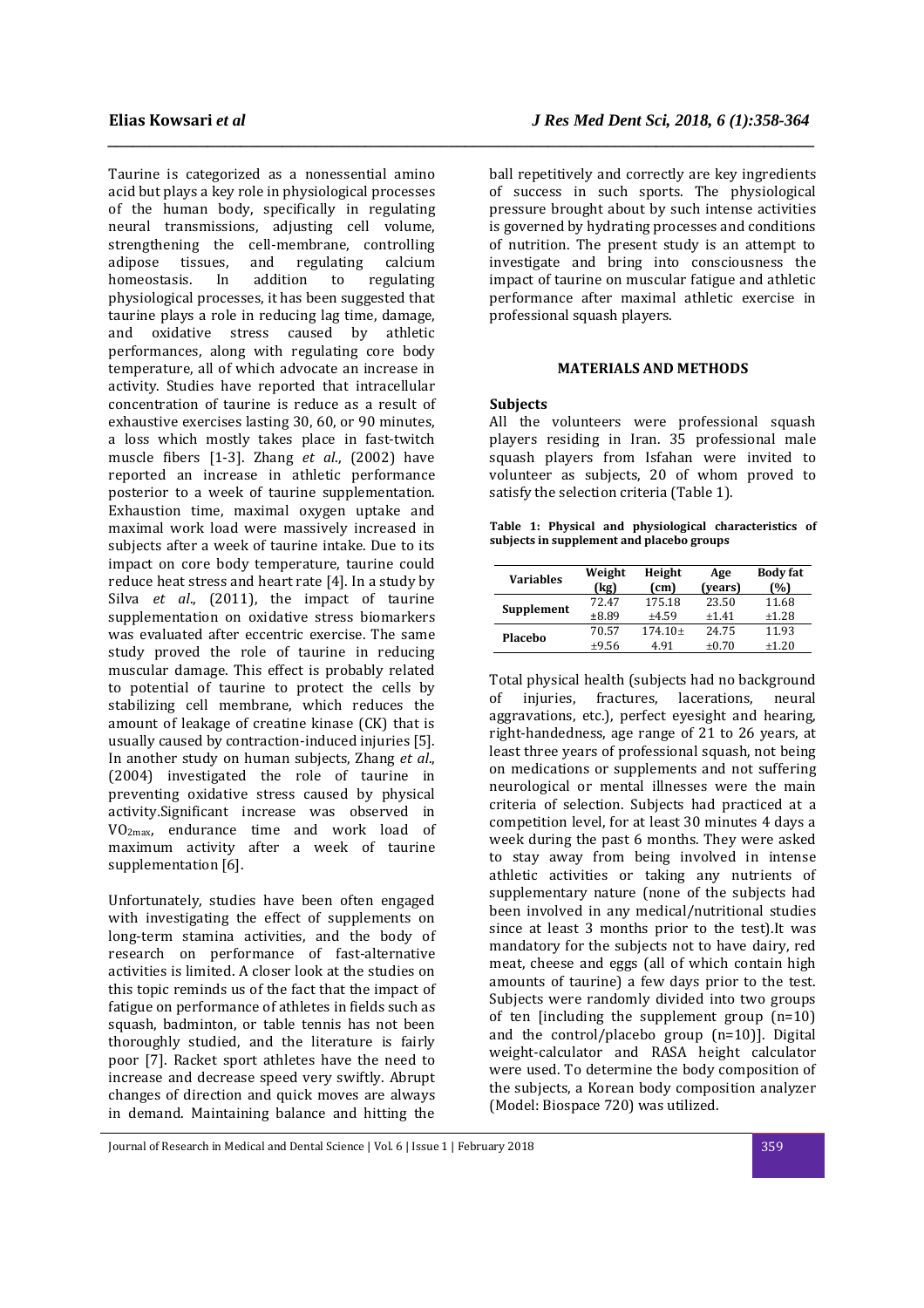## **Installing electrodes and electromyography documentation**

Documentation of muscle contractions was done using a sixteen-canalled Megawin EMG (model: ME6000) device .Three-centimeter chest leads were installed on muscles and the electrodes were placed on wide external muscles at a 15 degree angle, 10 centimeters upwards the top external edge of patella and parallel to muscle fibers. During Bruce test, EMG device recorded muscle contractions and the software within the device was used to interpret data. After analysis and drawing the diagram, the value indicating the negative line slope was considered as fatigue criterion.

### **Reaction time test**

A reaction timer produced by the Iranian Satrap Company was used to keep track of the choice reaction time. Prior to the test, personal information of the volunteer was uploaded on the computer. Then, the test duration, the time between two beeps, warning time, test type (random, consecutive, right hand only, left hand only), and the stimuli type (audio-visual) were determined. The subject would hear a warning beep, focus on the screen, and respond by the left hand (in case the left light went on) and vice versa. The time required by every subject to react to a light was monitored and the relative score was documented.

## **Supplements**

Taurine capsules were ordered and delivered from American Prima-Force Company in packs of 500. The supplement and the placebo (starch) were provided in apparently identical 1gram capsules. Volunteers were monitored to take 5 capsules a day for a week. Supplementation was double-blind, and it was only the assistant researcher who was aware of the real content of every capsule. During the Bruce test, an electrocardiogram recorded muscle contractions, and to analyze the data, the software on the same electrocardiogram device was used. After analysis and diagramming, the number indicating the slope of the line (negative) was taken as the criterion for exhaustion

## **Pretest**

After becoming familiar with the test, subjects attended the squash court in the morning (7: 30 A.M.). Brachial vein blood samples were taken to measure lactate level. Subjects then had a standard breakfast, including wheat-bread with low-fat margarine, honey and tea. At 9:00 A.M., all participants pursued a warm-up program of 5 minutes. Soon after, EMG electrodes were installed. The exhaustive Bruce protocol then began. Subjects ran on Hi Life treadmill made in Switzerland. Measurements of choice reaction time and EMG signals were documented throughout the protocol. Immediately after the implementation of protocol, subjects followed a cooling down program for 5 minutes. Blood samples were taken about 6 minutes after the exercise protocol was ended.

### **Post-test**

*\_\_\_\_\_\_\_\_\_\_\_\_\_\_\_\_\_\_\_\_\_\_\_\_\_\_\_\_\_\_\_\_\_\_\_\_\_\_\_\_\_\_\_\_\_\_\_\_\_\_\_\_\_\_\_\_\_\_\_\_\_\_\_\_\_\_\_\_\_\_\_\_\_\_\_\_\_\_\_\_\_\_\_\_\_* 

Immediately after the supplementation period came to an end, a post-test was carried out under exactly the same conditions of pre-test.

## **Sampling and laboratory analysis**

Vienoject syringes were used by a specialist to take samples from arm veins while subjects were seated. To measure the lactate level in plasma, 6 cc of blood samples was poured (twice) into tubes containing EDTA anticoagulant citrate (ratio= 1:9). Lactate kits were provided by Pars-Azmun Company and samples were immediately taken to the laboratory to examine lactate levels.

## **Statistical methods**

The information gathered throughout the study was represented in relative tables and diagrams using SPSS (ver.20). One-Sample Kolmogorov-Smirnov Test was applied to examine the normality of data, and Levene's *test* was used to determine the homogeneity of variants. In order to determine the difference in group-internal dependent variables before and after the test, the double T-test was conducted. An independent Ttest was also carried out to identify differences between experimental and placebo groups. At times, Microsoft Excel was used in diagramming and other relevant statistical operations. The 'P' value in all calculations was deliberately considered to be always smaller than 0.05  $(p<0.05)$ .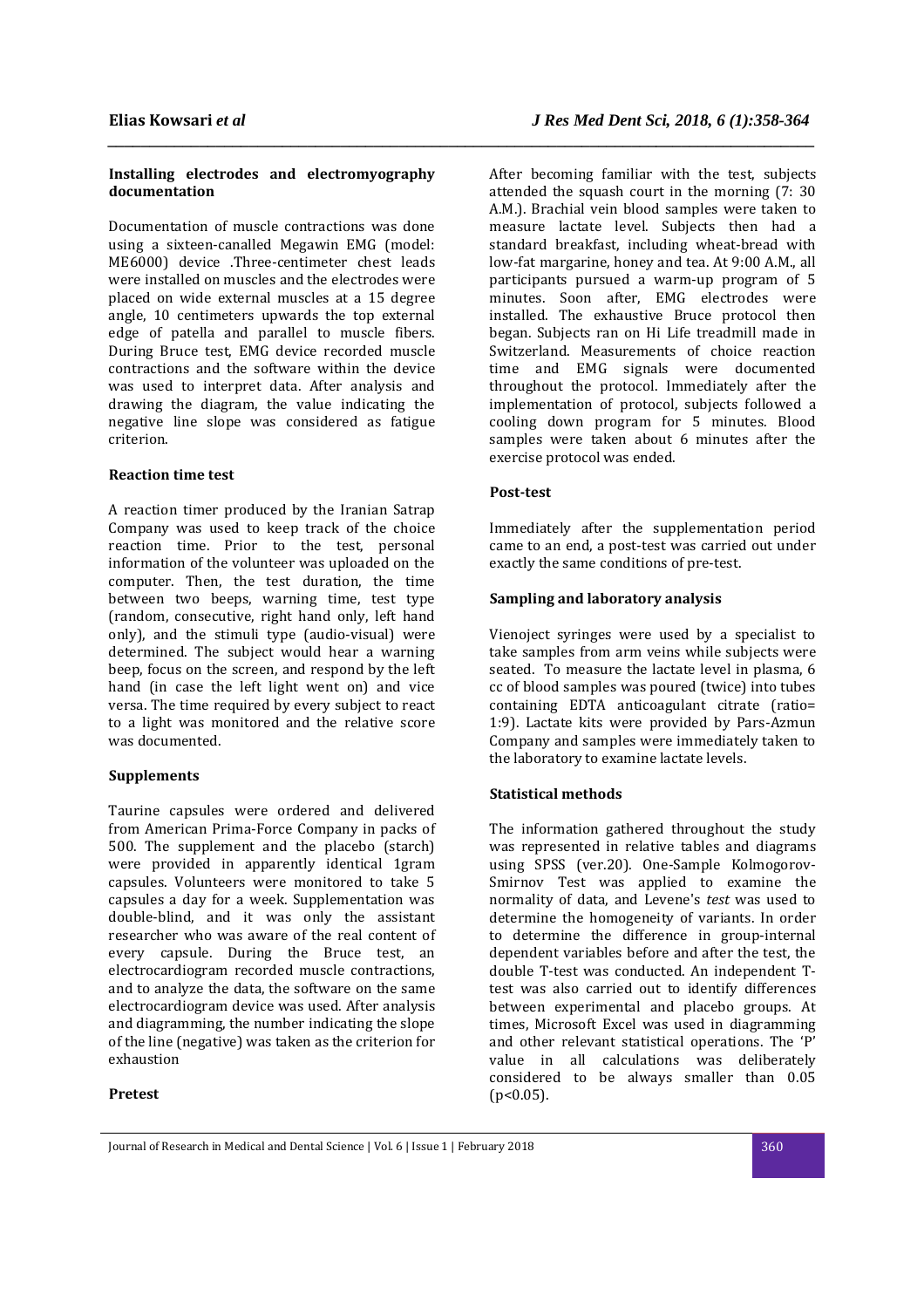## **RESULTS**

*\_\_\_\_\_\_\_\_\_\_\_\_\_\_\_\_\_\_\_\_\_\_\_\_\_\_\_\_\_\_\_\_\_\_\_\_\_\_\_\_\_\_\_\_\_\_\_\_\_\_\_\_\_\_\_\_\_\_\_\_\_\_\_\_\_\_\_\_\_\_\_\_\_\_\_\_\_\_\_\_\_\_\_\_\_* 

At the beginning, there were no significant statistical differences in terms of weight, age, and body composition between supplement and placebo groups, yet after the exhaustive protocol was practiced, a notable increase was observed in lactate level in both groups. The supplement group experienced a slight drop of lactate levels in post-test (p=0.557), which was rather significant comparing to the placebo group (p=0.000) (Figure 1).



**Figure1: Serum lactate results in placebo and Supplement groups**



#### **Figure 2: Electromyography results in placebo and Supplement groups**

Furthermore, EMG diagrams illustrated a gradual decrease in electric activity of the wide side muscle, advocating a surge of neuromuscular

fatigue. The supplement group experienced less of a downfall both in comparison to pre-test  $(p=0.025)$  and placebo group  $(p= 0.002)$ , indicating a less effective presence of neuromuscular fatigue in the taurine group (Figure 2).

The choice reaction time rocketed after the exhaustion protocol took place in both groups, but the supplement group enjoyed a lessening of time by post-test, which indicated an improvement (p=0.002). Additionally, the group showed a significant fall in the choice reaction time when compared to the placebo group (p=0.012) (Figure 3).



**Figure 3: Choice reaction time results in placebo and Supplement groups**

## **DISCUSSION**

The data collected in the present research supports the hypothesis that short-term supplementation of taurine amino acid can lead to a minimization of choice reaction time following maximal athletic performance. The body of research on the impact of taurine on choice reaction time is fairly poor and has given repetitive results. The majority of field studies have focused on pathology of a certain kind as well as moods or neurological functions; however, Seidl *et al*., (2000) have conducted a study to comprehend the impact of drinks containing taurine on cognitive performance of university students.10 university students were engaged as subjects in a double-blind study. Reaction time and mood status of students were

Journal of Research in Medical and Dental Science | Vol. 6 | Issue 1 | February 2018 361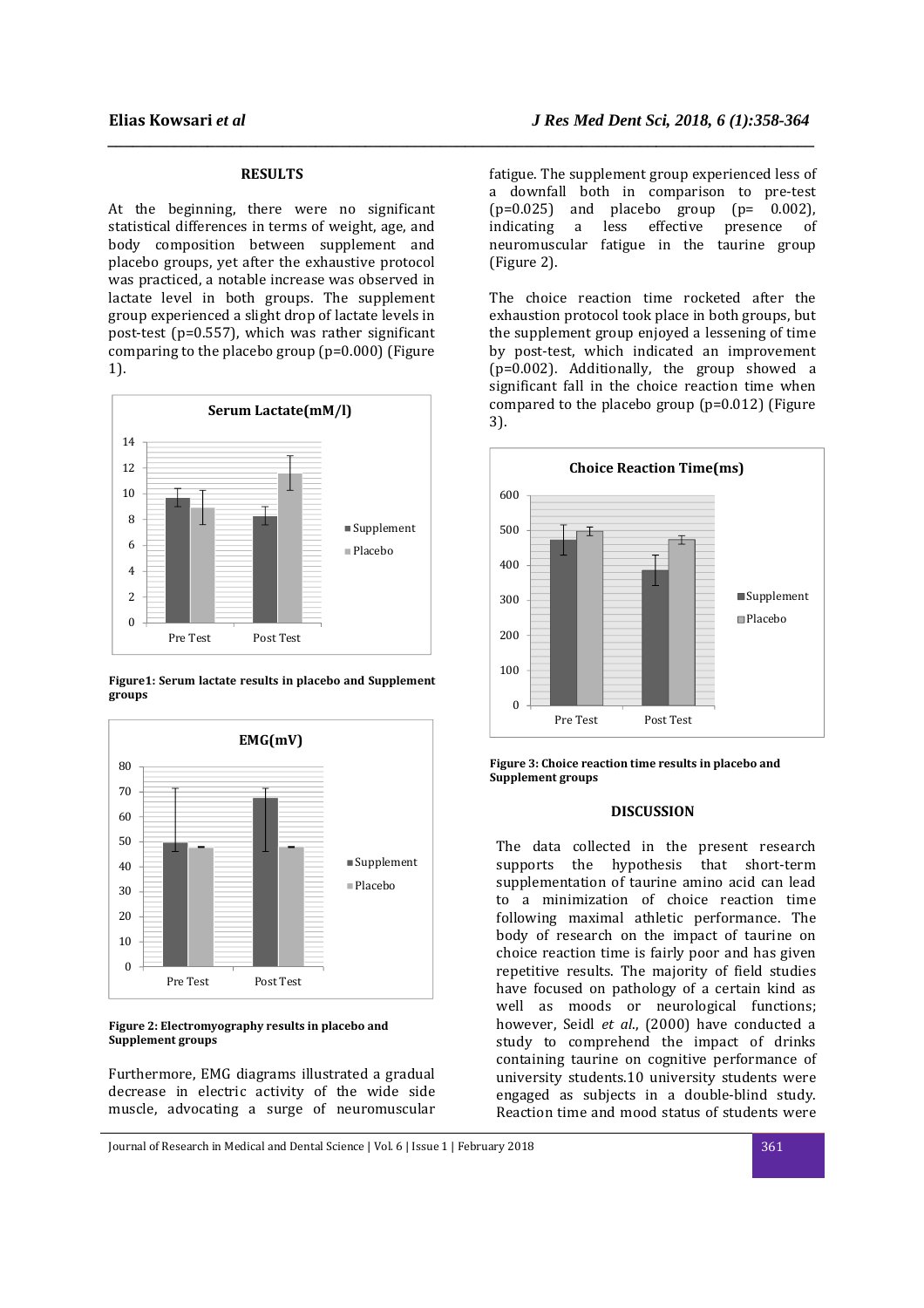studied at night one hour after students drank placebo or taurine-containing drinks. Results indicated a favorable impact on mental performance, reaction time, and mood status of participants. Researchers concluded that taurine can be used in mental states, stress and behavior. The above mentioned mechanisms of taurine may be a function of the role it plays in various<br>interactions with glycinergic, gamma glycinergic. aminobutyric acid, cholinergic and adrenergic mediators [8]. In another study, Horn and Rainer (2000) examined the beneficial effects of consumption of drinks containing taurine on reaction time of 11 drivers for a period of two hours. Nutrition and relaxation were well provided under professional control, and a horn was honked every 2 to 4 minutes to cause a reaction, the duration of which was carefully registered by a computer. Researchers observed that having taurine in their nutrition, the drivers had swifter reactions in comparison to the placebo group, especially in the first hour. It was concluded that the amino acid has various impacts on central nervous system, principally the mechanisms of control, while fatigue and exhaustion cause a deterioration of the neural and visual organs. Thereby, it can be concluded, from the convergence between the results of the present and past studies, that taurine can be considered as an element of improvement and an ingredient of success in sports where a dependence on a favorable reaction time is foremost.

The amino acid taurine plays a major role in physiological functions of the body, especially in control of neural transmissions, regulation of cell volume, cell membrane stability, regulation of fat tissues and calcium homeostasis. [9,10]. Additionally, it has been suggested that taurine improves exhaustion, injury and oxidative stress caused by athletic exercise, reduces and regulates core body temperature, all of which can indicate improved quality of athletic activity [11, 6]. It has also been observed that under certain conditions, such as intense exercise, the body cannot synthesize sufficient amounts of taurine, which indicates the importance of taurine-based supplementation.Studies have reported that intracellular concentrations of taurine are reduced as a result of 30, 60, or 90 minutes of exhaustive exercise, a reduction which is especially noticeable in fast-twitch muscle fibers [1-3].

We observed that short-term supplementation of this amino acid results in reduced neuromuscular fatigue after maximal athletic performance. A review of the relative studies provides further evidence in favor of the hypothesis [12-15].

*\_\_\_\_\_\_\_\_\_\_\_\_\_\_\_\_\_\_\_\_\_\_\_\_\_\_\_\_\_\_\_\_\_\_\_\_\_\_\_\_\_\_\_\_\_\_\_\_\_\_\_\_\_\_\_\_\_\_\_\_\_\_\_\_\_\_\_\_\_\_\_\_\_\_\_\_\_\_\_\_\_\_\_\_\_* 

Heim *et al*., (2003) examined the effects of supplementation with taurine, carnitine and glutamine on stamina in performance and fatigue factors in male university students of physical education. For this purpose, 24 subjects were divided in 4 groups, namely placebo taurine, carnitine, and glutamine. They consumed supplements in two weeks period.The results showed that after taking taurine or carnitine, the concentration of lactate, phosphorus and ammonia in serum were significantly decreased, indicating that these two supplements can improve endurance and performance-related fatigue factors [14]. Bakker *et al*., (2010) studied the consequences of soaking EDL muscle fibers in two solutions containing 5 and 20 µmol of taurine and showed that taurine reduces sensitivity to calcium in contractions along with a lowering of maximal force production. The peak response caused by depolarization increased calcium channel activity and accumulation of calcium in the sarcoplasm network. The study also found that taurine increases activity in calcium pump of sarcoplasm network, resulting in increased calcium accumulation. In conclusion, it can be stated that concentration of endogenous taurine plays an important role in maintaining proper output power of mammalian skeletal muscle during contraction [12].

Hamilton *et al*., (2005) in a study on mice examined the effects of taurine release on fatigue and contractile properties of fast type skeletal muscle. Skeletal muscles were depleted of taurine via treatment with guanodinoethane sulfonate (GES). The results showed a decrease in the yield strength after depletion. Impact of taurine on reducing fatigue was described to be amazing.Reduced release of calcium by sarcoplasmic network is known as one of the fatigue mechanisms. As mentioned above, taurine can increase the release of calcium in sarcoplasmic network, thus delaying the triumph of exhaustion (9). Goodman *et al*., (2009) showed that taurine supplementation increases muscle power and maintains muscle performance during and after high-frequency stimulation.Taurine supplements were fed to rats for 2 weeks, after

Journal of Research in Medical and Dental Science | Vol. 6 | Issue 1 | February 2018 362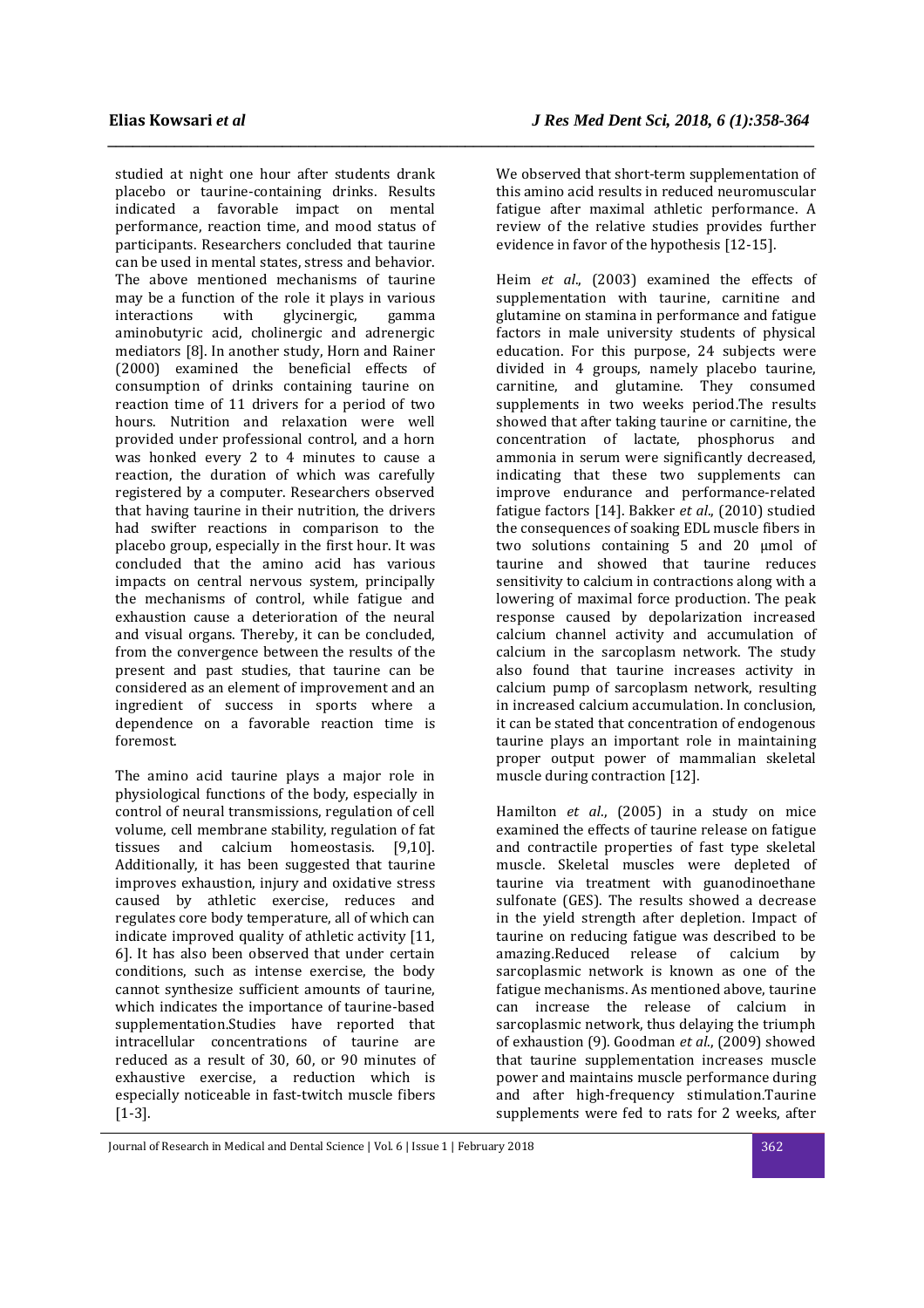which researchers observed an improvement in recovery from fatigue and a reduction in oxidative stress.Finally, it was concluded that high-dose supplementation with taurine increases energy production and develops general resistance to fatigue [13]. This protective quality may be due to lipid membrane structures that prevent direct attacks of oxidants and/or reduce the production of free radicals.This effect helps recover from the damage caused by muscle activity. It should be noted that very high taurine doses can call upon digestive problems. Contradictions following increased taurine levels in muscles can be attributed to taking low doses or taking in short periods.

A notable difference was observed between the two groups with regards to the impact of taurine on lactate accumulation following maximal athletic performance. Very few national and international studies have been carried out on this subject, covering both divergent [16] and convergent [17, 14] viewpoints.

In a divergent study, Rahnama *et al*., (2010) examined the impact of taurine drinks on cardiorespiratory preparation by monitoring blood lactate levels in male athletes.10 university student athletes participated in a Bruce test on treadmills and were monitored while their maximum oxygen consumption, exhaustion, heart rate and lactate were measured.The results illustrated an improvement in maximal oxygen uptake and time to exhaustion while showing no significant differences in blood lactate levels [16]. Balshaw *et al.,* (2012) also tested the effects of taurine on athletic performance. Eight people took supplements in a double-blind crossover manner for a week. In the end, heart rate, RPE and blood lactate showed no significant differences after performing 3 miles running exercise [17]. In a parallel study, Heim *et al.,* (2003) investigated the effect of supplementation with taurine, carnitine or glutamine on endurance performance and fatigue factors in male students of physical education. To serve this purpose, 24 subjects were placed in 4 groups, namely placebo, taurine, carnitine and glutamine. Supplementation was provided for a two weeks period. The results showed that after taking taurine or carnitine, lactate, phosphorus and ammonia concentrations were significantly decreased in serum.It was concluded that these supplements improve endurance performance as

well as factors associated with fatigue. Despite the decrease of lactate in serum posterior to supplementation of taurine, the exact mechanism is unknown, and reliable concluding remarks in this regard require further studies [14].

*\_\_\_\_\_\_\_\_\_\_\_\_\_\_\_\_\_\_\_\_\_\_\_\_\_\_\_\_\_\_\_\_\_\_\_\_\_\_\_\_\_\_\_\_\_\_\_\_\_\_\_\_\_\_\_\_\_\_\_\_\_\_\_\_\_\_\_\_\_\_\_\_\_\_\_\_\_\_\_\_\_\_\_\_\_* 

It is difficult and rather unprofessional to make absolute statements about the relationship between taurine and lactate levels in blood, due to a certain lack of an adequate number of studies. On the other hand, no matter how hard the researcher attempts to keep the participants upbeat and motivated, it is undeniable that the very mental states of athletes were not under total control, A fact that makes it even more difficult to come up with an absolute statement. However, it can be stated with high scientific cautiousness that taurine can have a positive impact on the performance of athletes when fastalternative activities are concerned. It might be considered a huge step forward for athletes in fields where reaction time plays a critical role. The effect of taurine on cross-bridge cycle and endoplasmic reticulum is well depicted, and the significance of such effective factors in the enrichment of power and stamina of athletes is suggestive of the fact that future research on the subject will be of great practicality and value when athletic performance is considered. Given the poor body of research regarding the relationship between taurine supplementation and serum lactate congestion, it is suggested that future studies be focused on this topic.

### **REFERENCES**

- 1. Dawson Jr R, Biasetti M, Messina S, Dominy J. The cytoprotective role of taurine in exercise-induced muscle injury. Amino Acids. 2002; 22(4):309-24.
- 2. Matsuzaki Y, Miyazaki T, Miyakawa S, Bouscarel B, Ikegami T, Tanaka N. Decreased taurine concentration in skeletal muscles after exercise for various durations. Medicine & Science in Sports & Exercise. 2002; 34(5):793-97.
- 3. Yatabe Y, Miyakawa S, Miyazaki T, Matsuzaki Y, Ochiai N. Effects of taurine administration in rat skeletal muscles on exercise. Journal of Orthopaedic Science. 2003; 8(3):415-19.
- 4. Zhang M, Bi LF, Ai YD, Yang LP, Wang HB, Liu ZY, Sekine M, Kagamimori S. Effects of taurine supplementation on VDT work

Journal of Research in Medical and Dental Science | Vol. 6 | Issue 1 | February 2018 363